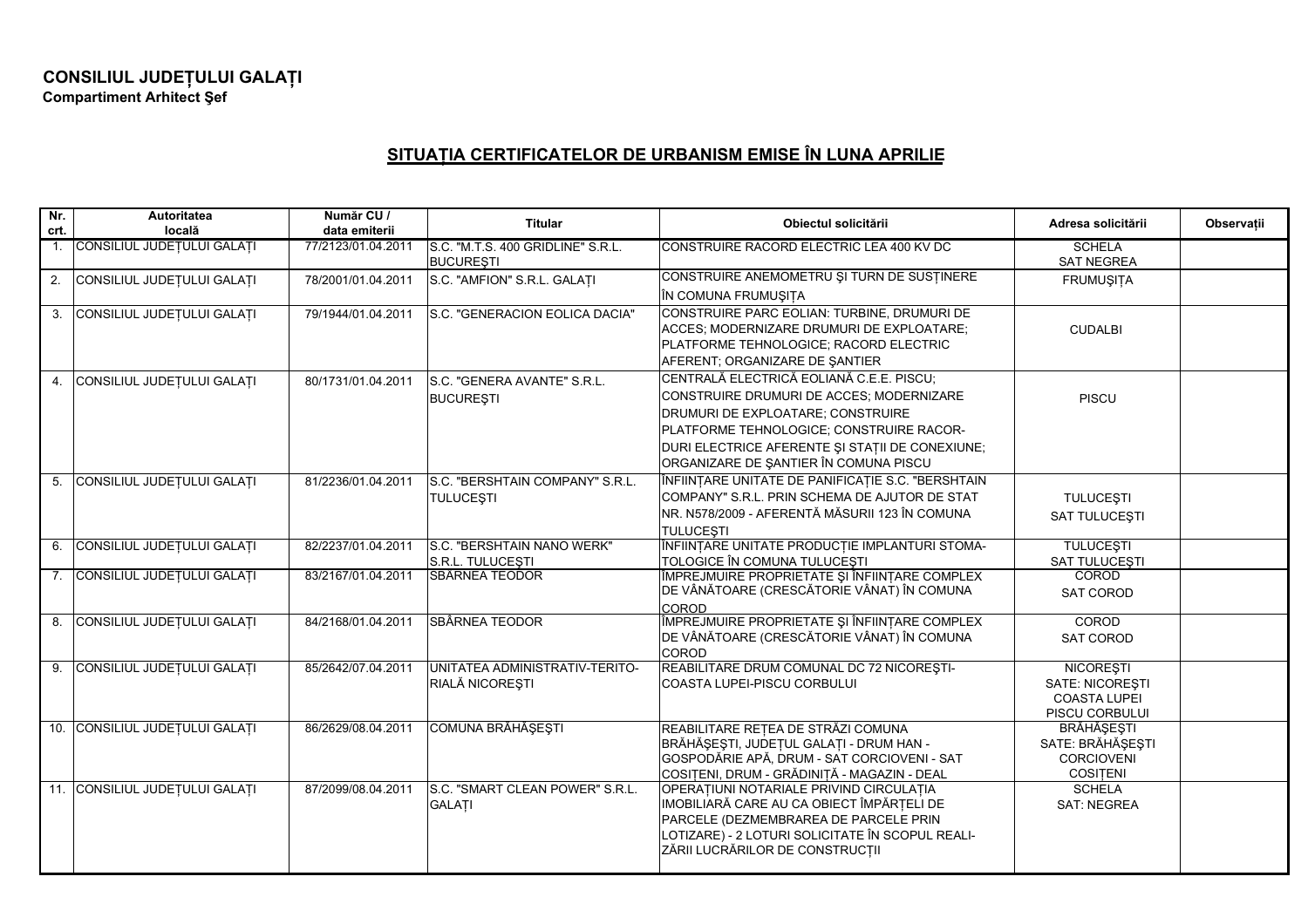| Nr.  | <b>Autoritatea</b>             | Număr CU /         | <b>Titular</b>                                     | Obiectul solicitării                                                                                                                                                                                                     | Adresa solicitării                 | Observații |
|------|--------------------------------|--------------------|----------------------------------------------------|--------------------------------------------------------------------------------------------------------------------------------------------------------------------------------------------------------------------------|------------------------------------|------------|
| crt. | locală                         | data emiterii      |                                                    |                                                                                                                                                                                                                          |                                    |            |
|      | 12. CONSILIUL JUDEȚULUI GALAȚI | 88/2098/08.04.2011 | S.C. "FUTUR POWER" S.R.L. IAŞI                     | OPERAȚIUNI NOTARIALE PRIVIND CIRCULAȚIA<br>IMOBILIARĂ CARE AU CA OBIECT ÎMPĂRȚELI DE<br>PARCELE (DEZMEMBRAREA DE PARCELE PRIN<br>LOTIZARE) - 2 LOTURI SOLICITATE ÎN SCOPUL REALI-<br>ZĂRII LUCRĂRILOR DE CONSTRUCȚII     | <b>PECHEA</b><br>SAT: PECHEA       |            |
| 13.  | CONSILIUL JUDETULUI GALATI     | 89/1962/08.04.2011 | S.C. "PECHEA EOLIAN" S.R.L.                        | CENTRALĂ ELECTRICĂ EOLIANĂ PECHEA (TURBINE                                                                                                                                                                               | <b>PECHEA</b>                      |            |
|      |                                |                    |                                                    | EOLIENE, DRUMURI INTERIOARE, RACORD ELECTRIC<br>TURBINE, PLATFORME TEHNOLOGICE, MODERNIZARE<br>DRUMURI DE EXPLOATARE; ORGANIZARE DE SANTIER)<br>ÎN COMUNA PECHEA, JUDEȚUL GALAȚI                                         |                                    |            |
|      | 14. CONSILIUL JUDEȚULUI GALAȚI | 90/2010/08.04.2011 | <b>MARCU NECULAI</b>                               | OPERAȚIUNI NOTARIALE PRIVIND CIRCULAȚIA<br>IMOBILIARĂ CARE AU CA OBIECT ÎMPĂRȚELI DE<br>PARCELE (DEZMEMBRAREA DE PARCELE PRIN<br>LOTIZARE) - 2 LOTURI SOLICITATE ÎN SCOPUL REALI-<br>ZĂRII LUCRĂRILOR DE CONSTRUCȚII     | SMÎRDAN<br><b>SAT SMÎRDAN</b>      |            |
|      | 15. CONSILIUL JUDEȚULUI GALAȚI | 91/2012/08.04.2011 | RÂMNICEANU ANICA                                   | OPERAȚIUNI NOTARIALE PRIVIND CIRCULAȚIA<br>IMOBILIARĂ CARE AU CA OBIECT ÎMPĂRȚELI DE<br>PARCELE (DEZMEMBRAREA DE PARCELE PRIN<br>LOTIZARE) - 2 LOTURI SOLICITATE ÎN SCOPUL REALI-<br>ZĂRII LUCRĂRILOR DE CONSTRUCȚII     | SMÎRDAN<br>SAT SMÎRDAN             |            |
|      | 16. CONSILIUL JUDEȚULUI GALAȚI | 92/2013/08.04.2011 | RÂMNICEANU ANICA                                   | OPERAȚIUNI NOTARIALE PRIVIND CIRCULAȚIA<br>IMOBILIARĂ CARE AU CA OBIECT ÎMPĂRTELI DE<br>PARCELE (DEZMEMBRAREA DE PARCELE PRIN<br>LOTIZARE) - 2 LOTURI SOLICITATE ÎN SCOPUL REALI-<br>ZĂRII LUCRĂRILOR DE CONSTRUCȚII     | SMÎRDAN<br><b>SAT SMÎRDAN</b>      |            |
|      | 17. CONSILIUL JUDEȚULUI GALAȚI | 93/2008/08.04.2011 | <b>DUMITRIU ANICA ȘI BUTNARU</b><br><b>NECULAI</b> | OPERAȚIUNI NOTARIALE PRIVIND CIRCULAȚIA<br>IMOBILIARĂ CARE AU CA OBIECT ÎMPĂRTELI DE<br>PARCELE (DEZMEMBRAREA DE PARCELE PRIN<br>LOTIZARE) - 2 LOTURI SOLICITATE ÎN SCOPUL REALI-<br>ZĂRII LUCRĂRILOR DE CONSTRUCȚII     | SMÎRDAN<br>SAT SMÎRDAN             |            |
|      | 18. CONSILIUL JUDEȚULUI GALAȚI | 94/2009/08.04.2011 | <b>SUVERJANU ANICUTA</b>                           | OPERAȚIUNI NOTARIALE PRIVIND CIRCULAȚIA<br>IMOBILIARĂ CARE AU CA OBIECT ÎMPĂRȚELI DE<br>PARCELE (DEZMEMBRAREA DE PARCELE PRIN<br>LOTIZARE) - 2 LOTURI SOLICITATE ÎN SCOPUL REALI-<br>ZĂRII LUCRĂRILOR DE CONSTRUCTII     | <b>SMÎRDAN</b><br>SAT SMÎRDAN      |            |
| 19.  | CONSILIUL JUDEȚULUI GALAȚI     | 95/2100/08.04.2011 | S.C. "SMART CLEAN POWER" S.R.L.<br>GALAȚI          | INSTITUIRE DREPT DE SERVITUTE AERIANĂ PE TERENUL<br>SITUAT ÎN EXTRAVILANUL COMUNEI SCHELA, JUDEȚUL<br>GALATI - T.26/1, P.222/1/77, NR. CADASTRAL: 100847<br>ÎN FAVOAREA S.C. "SMART CLEAN POWER" S.R.L.<br><b>GALATI</b> | <b>SCHELA</b><br><b>SAT NEGREA</b> |            |
|      | 20. CONSILIUL JUDEȚULUI GALAȚI | 96/2007/08.04.2011 | IORGA FĂNICĂ ȘI NICULIȚĂ<br><b>NICOLETA</b>        | OPERAȚIUNI NOTARIALE PRIVIND CIRCULAȚIA<br>IMOBILIARĂ CARE AU CA OBIECT ÎMPĂRȚELI DE<br>PARCELE (DEZMEMBRAREA DE PARCELE PRIN<br>LOTIZARE) - 2 PARCELE SOLICITATE ÎN SCOPUL REALI-<br>ZĂRII LUCRĂRILOR DE CONSTRUCTII    | <b>SMÎRDAN</b><br>SAT SMÎRDAN      |            |
|      | 21. CONSILIUL JUDEȚULUI GALAȚI | 97/2011/08.04.2011 | SUVERJANU CONSTANTIN                               | OPERAȚIUNI NOTARIALE PRIVIND CIRCULAȚIA<br>IMOBILIARĂ CARE AU CA OBIECT ÎMPĂRȚELI DE<br>PARCELE (DEZMEMBRAREA DE PARCELE PRIN<br>LOTIZARE) - 2 PARCELE SOLICITATE ÎN SCOPUL REALI-<br>ZĂRII LUCRĂRILOR DE CONSTRUCȚII    | <b>SMÎRDAN</b><br>SAT SMÎRDAN      |            |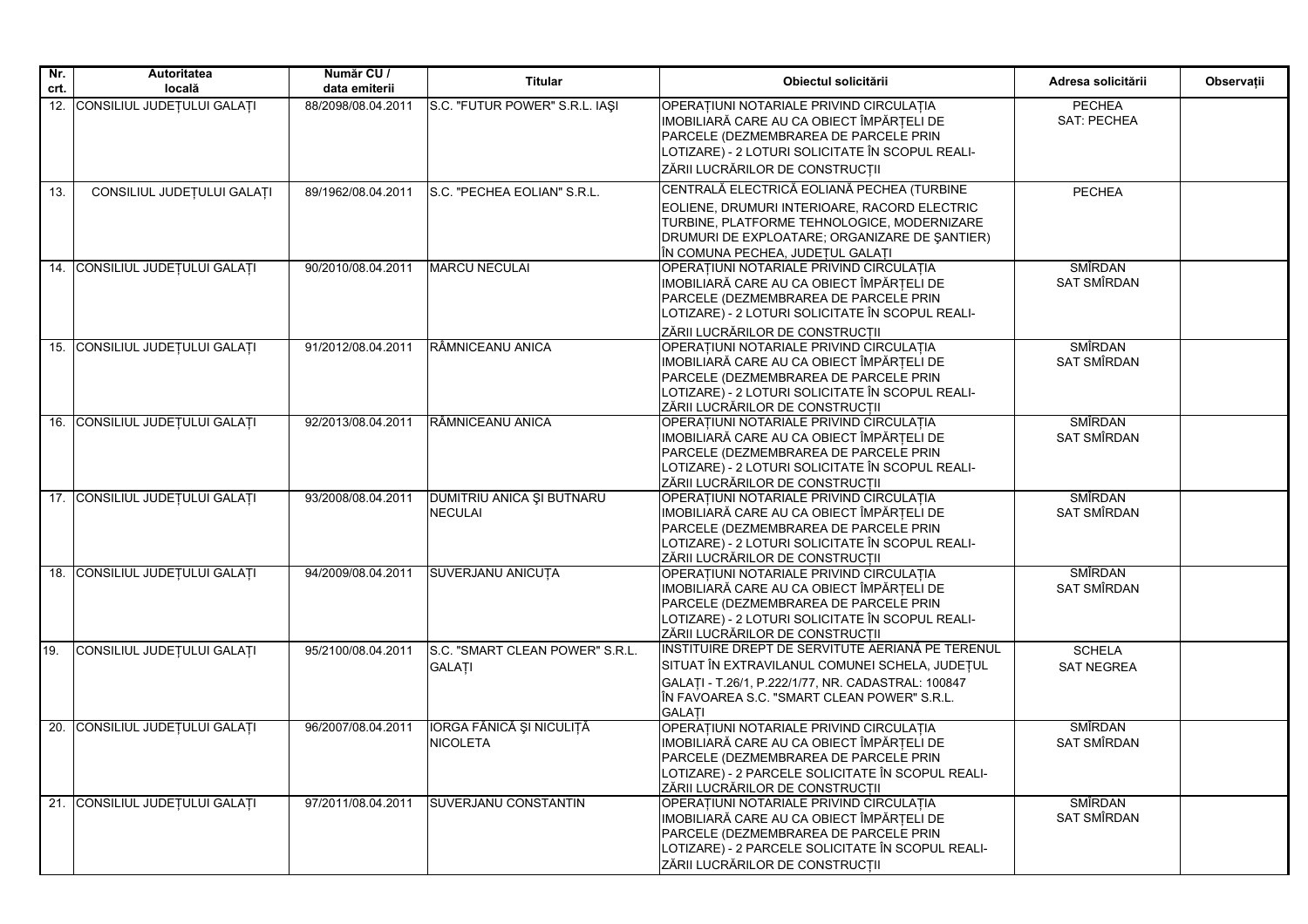| Nr.<br>crt. | Autoritatea<br>locală          | Număr CU /<br>data emiterii | <b>Titular</b>                                                                  | Obiectul solicitării                                                                                                                                                                                                                                                                                                                                                                                                                                                                    | Adresa solicitării                                                          | Observații |
|-------------|--------------------------------|-----------------------------|---------------------------------------------------------------------------------|-----------------------------------------------------------------------------------------------------------------------------------------------------------------------------------------------------------------------------------------------------------------------------------------------------------------------------------------------------------------------------------------------------------------------------------------------------------------------------------------|-----------------------------------------------------------------------------|------------|
|             | 22. CONSILIUL JUDEȚULUI GALAȚI | 98/2648/12.04.2011          | <b>COMUNA BUCIUMENI</b>                                                         | CONSTRUIRE REȚEA DE CANALIZARE CU STAȚIE DE<br>EPURARE ÎN COMUNA BUCIUMENI, JUDEȚUL GALAȚI                                                                                                                                                                                                                                                                                                                                                                                              | <b>BUCIUMENI</b><br><b>SAT BUCIUMENI</b>                                    |            |
| 23.         | CONSILIUL JUDEȚULUI GALAȚI     | 99/2526/13.04.2011          | S.C. "NICĂ ȘI GEORGICĂ" S.R.L.                                                  | ÎNFIINȚARE FERMĂ MIXTĂ CAPRE ȘI OI, CU PROCESARE<br>PRODUSE LACTATE ÎN COMUNA NICOREȘTI, SAT<br>IONĂȘEȘTI, JUDEȚUL GALAȚI                                                                                                                                                                                                                                                                                                                                                               | <b>NICORESTI</b><br>SAT IONĂȘEȘTI                                           |            |
|             | 24. CONSILIUL JUDEȚULUI GALAȚI | 100/2593/13.04.2011         | ASOCIATIA JUDETEANĂ A<br>VÂNĂTORILOR ȘI PESCARILOR<br>SPORTIVI GALATI           | AMENAJARE TEHNICĂ POLIGON GLONT                                                                                                                                                                                                                                                                                                                                                                                                                                                         | <b>SENDRENI</b><br>SAT ŞENDRENI                                             |            |
|             | 25. CONSILIUL JUDEȚULUI GALAȚI | 101/2591/13.04.2011         | S.C. "GAMISA ENERGY" S.R.L.<br><b>PRAHOVA</b>                                   | PARC EOLIAN FORMAT DIN 5 CENTRALE EOLIENE A<br>CÂTE 2 MW NUMITE 1-GE, 2-GE, 3-GE, 4-GE, 5-GE;<br>CONSTRUIRE RETEA DE DESCĂRCARE A ENERGIEI<br>ELECTRICE ÎN STAȚIA SRP1-VÎNĂTORI; CONSTRUIRE<br>DRUM DE ACCES DIN DRUMURILE DE EXPLOATARE;<br>MODERNIZARE DRUMURI: DE 1, DE 5; CONSTRUIRE<br>PLATFORMĂ MACARA; CONSTRUIRE PUNCT DE<br>CONEXIUNE; CONSTRUIRE RACORD ELECTRIC AFERENT;<br>ORGANIZARE DE ŞANTIER ÎN MUNICIPIUL GALAȚI ȘI<br>COMUNELE: TULUCEȘTI ȘI VÎNĂTORI, JUDEȚUL GALAȚI | <b>GALATI</b><br><b>TULUCESTI</b><br>SAT ŞIVIȚA<br>VÎNĂTORI<br>SAT VÎNĂTORI |            |
|             | 26. CONSILIUL JUDEȚULUI GALAȚI | 102/2763/14.04.2011         | A.N.I.F. - R.A. BUCURESTI - SUCUR-<br>SALA TERITORIALĂ MOLDOVA<br><b>GALATI</b> | REPARAȚII LA CONDUCTE DE REFULARE Dn 800 MM DE<br>LA SPR COTUL VĂLENI, COMUNA FRUMUSITA, JUDETUL<br><b>GALATI</b>                                                                                                                                                                                                                                                                                                                                                                       | <b>FRUMUŞITA</b><br>SAT FRUMUŞITA                                           |            |
|             | 27. CONSILIUL JUDEȚULUI GALAȚI | 103/2761/14.04.2011         | A.N.I.F. - R.A. BUCUREȘTI - SUCUR-<br>SALA TERITORIALĂ MOLDOVA<br><b>GALATI</b> | REPARAȚII LA CONDUCTE DE REFULARE Dn 1000 MM<br>DE LA SPE STOICANI, COMUNA FOLTEȘTI, JUDEȚUL<br><b>GALATI</b>                                                                                                                                                                                                                                                                                                                                                                           | <b>FOLTESTI</b><br><b>SAT STOICANI</b>                                      |            |
|             | 28. CONSILIUL JUDEȚULUI GALAȚI | 104/2510/18.04.2011         | S.C. "D.NICU" S.R.L.                                                            | CONSTRUIRE ANEXĂ GOSPODĂREASCĂ A EXPLOATA-<br>TIEI AGRICOLE, SOPRON AUTO-UTILAJE AGRICOLE,<br>ÎMPREJMUIRE PROPRIETATE, ALEE BETONATĂ ÎN<br>COMUNA REDIU, JUDEȚUL GALAȚI                                                                                                                                                                                                                                                                                                                 | <b>REDIU</b><br><b>SAT REDIU</b>                                            |            |
|             | 29. CONSILIUL JUDEȚULUI GALAȚI | 105/2527/18.04.2011         | S.C. "ONLUXAL" S.R.L.                                                           | LUCRĂRI DE EXPLOATARE AGREGATE MINERALE DE<br>RÂU ÎN COMUNA NICOREȘTI, SAT IONĂȘEȘTI, JUDEȚUL<br><b>GALATI</b>                                                                                                                                                                                                                                                                                                                                                                          | <b>NICORESTI</b><br>SAT IONĂȘEȘTI                                           |            |
|             | 30. CONSILIUL JUDEȚULUI GALAȚI | 106/2760/18.04.2011         | CONSILIUL LOCAL AL COMUNEI<br><b>MUNTENI</b>                                    | AMENAJARE DRUMURI DE ACCES LA EXPLOATAȚII<br>AGRICOLE ÎN COMUNA MUNTENI                                                                                                                                                                                                                                                                                                                                                                                                                 | <b>MUNTENI</b><br><b>SAT MUNTENI</b>                                        |            |
|             | 31. CONSILIUL JUDEȚULUI GALAȚI | 107/2643/18.04.2011         | <b>COMUNA COSMESTI</b>                                                          | CONSTRUIRE CANALIZARE ȘI STAȚIE DE EPURARE ÎN<br>COMUNA COSMEȘTI, SATELE: COSMEȘTI, BĂLTĂREȚI,<br>SATU NOU, JUDETUL GALATI                                                                                                                                                                                                                                                                                                                                                              | <b>COSMESTI</b><br>SATE: COSMESTI,<br>BĂLTĂRETI. SATU NOU                   |            |
|             | 32. CONSILIUL JUDEȚULUI GALAȚI | 108/2873/18.04.2011         | COMUNA COSMESTI                                                                 | ALIMENTARE CU APĂ ÎN SATUL COSMEȘTI VALE,<br>COMUNA COSMEȘTI, JUDEȚUL GALAȚI                                                                                                                                                                                                                                                                                                                                                                                                            | <b>COSMEȘTI</b><br>SATE: COSMESTI VALE                                      |            |
|             | 33. CONSILIUL JUDEȚULUI GALAȚI | 109/2829/18.04.2011         | PRIMĂRIA COMUNEI PISCU                                                          | OPERATIUNI NOTARIALE PRIVIND CIRCULATIA IMOBI-<br>LIARĂ CARE AU CA OBIECT ÎMPĂRȚELI DE PARCELE<br>(DEZMEMBRAREA DE PARCELE PRIN LOTIZARE) - 5<br><b>LOTURI</b>                                                                                                                                                                                                                                                                                                                          | PISCU<br><b>SAT PISCU</b>                                                   |            |
|             | 34. CONSILIUL JUDEȚULUI GALAȚI | 110/2869/21.04.2011         | S.C. "PROWINE AGRO" S.R.L. CLUJ                                                 | MODERNIZARE EXPLOATAȚIE DE VIȚĂ DE VIE PRIN<br>ACHIZITIONAREA DE UTILAJE AGRICOLE SI ECHIPA-<br>MENTE DE IRIGAT ÎN JUDEȚUL GALAȚI                                                                                                                                                                                                                                                                                                                                                       | <b>TÎRGU BUJOR</b><br>FÎRTĂNESTI                                            |            |
|             | 35. CONSILIUL JUDEȚULUI GALAȚI | 111/2291/21.04.2011         | S.C. "SUHURLUI EOLIAN" S.R.L.<br>BUZĂU                                          | CENTRALĂ ELECTRICĂ EOLIANĂ SUHURLUI (TURBINE<br>EOLIENE, DRUMURI INTERIOARE, RACORD ELECTRIC<br>TURBINE, PLATFORME TEHNOLOGICE, MODERNIZARE<br>DRUMURI DE EXPLOATARE, ORGANIZARE DE ŞANTIER)<br><b>ŞANTIER</b>                                                                                                                                                                                                                                                                          | SUHURLUI, CUDALBI,<br><b>COSTACHE NEGRI</b>                                 |            |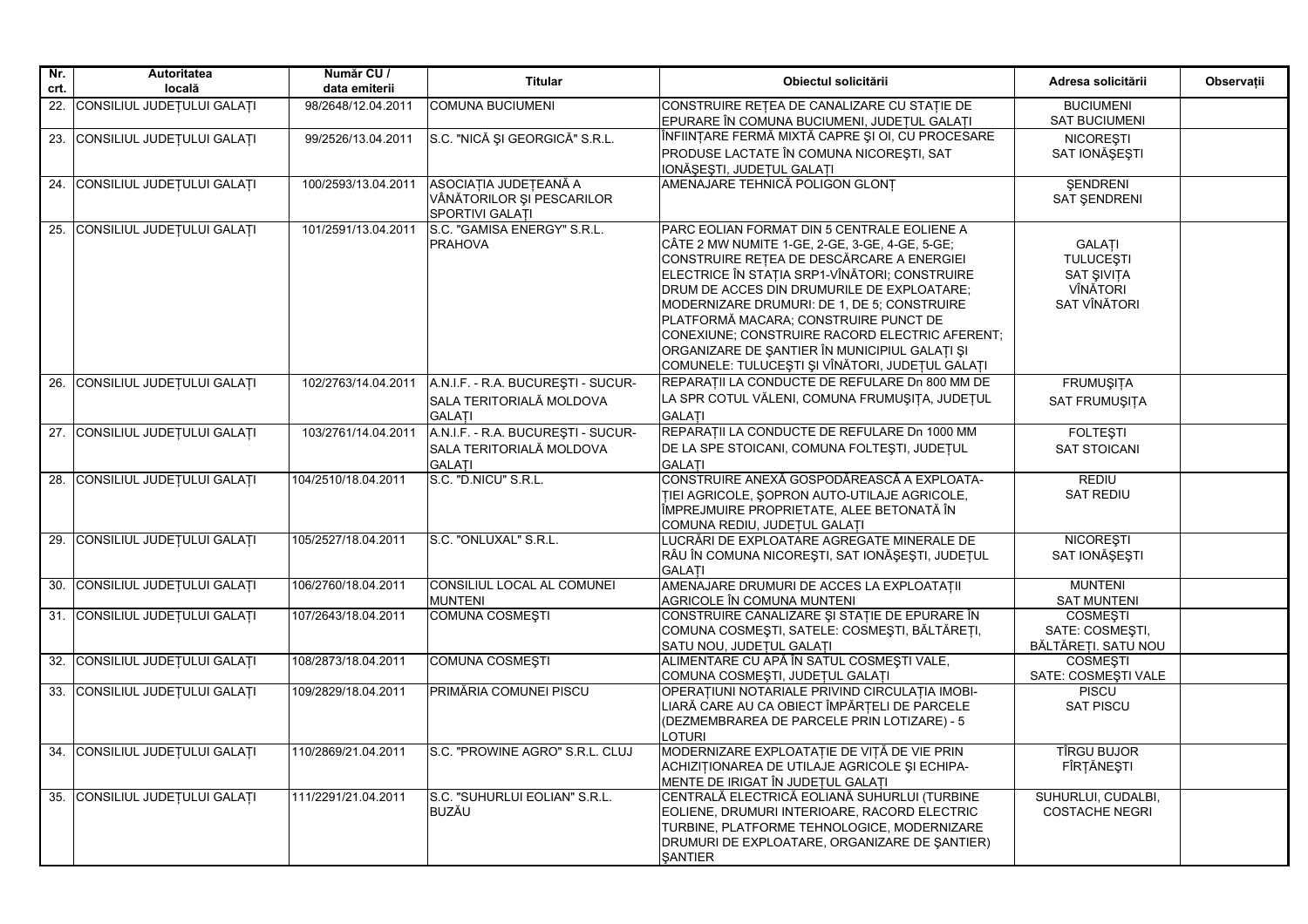## **CONSILIUL JUDE ULUI GALA <sup>I</sup> Compartiment Arhitect ef**

## **SITUA IA AUTORIZA IILOR DE CONSTRUIRE EMISE ÎN LUNA APRILIE**

| Nr.<br>crt. | Autoritatea<br>locală         | Număr AC /<br>data emiterii | <b>Titular</b>                                                           | Obiectul autorizării                                                                                                                                                                                                                                                                                                    | Adresa solicitării                                                                                                     | Observatii |
|-------------|-------------------------------|-----------------------------|--------------------------------------------------------------------------|-------------------------------------------------------------------------------------------------------------------------------------------------------------------------------------------------------------------------------------------------------------------------------------------------------------------------|------------------------------------------------------------------------------------------------------------------------|------------|
|             | 1. CONSILIUL JUDEȚULUI GALAȚI | 22/2058/04.04.2011          | <b>NISIP RADIAN IONEL</b>                                                | ANEXĂ GOSPODĂREASCĂ A EXPLOATAȚIEI                                                                                                                                                                                                                                                                                      | <b>TULUCESTI</b>                                                                                                       |            |
|             |                               |                             |                                                                          | <b>AGRICOLE</b>                                                                                                                                                                                                                                                                                                         | SAT TĂTARCA                                                                                                            |            |
|             | 2. CONSILIUL JUDEȚULUI GALAȚI | 23/2588/13.04.2011          | CONSILIUL LOCAL AL COMUNEI<br>DRĂGĂNEȘTI                                 | CONTINUAREA LUCRĂRILOR DE CONSTRUIRE -<br>DOUĂ PODURI DIN BETON ARMAT PESTE<br>RÂUL BÎRLAD, ZONA SAT MALU ALB ȘI ZONA<br>SAT DRĂGĂNEȘTI, JUDEȚUL GALAȚI                                                                                                                                                                 | <b>DRĂGĂNEȘTI</b><br>SATE: DRĂGĂNEȘTI<br><b>MALU ALB</b>                                                               |            |
|             | 3. CONSILIUL JUDEȚULUI GALAȚI | 24/1993/13.04.2011          | PRIMĂRIA COMUNEI IVEȘTI                                                  | CONTINUAREA LUCRĂRILOR DE CONSTRUIRE-<br>EXTINDERE REȚEA ALIMENTARE CU APĂ ÎN<br>COMUNA IVEŞTI, JUDEȚUL GALAȚI                                                                                                                                                                                                          | <b>IVEŞTI</b><br><b>SAT IVESTI</b>                                                                                     |            |
|             | 4. CONSILIUL JUDEȚULUI GALAȚI | 25/2764/14.04.2011          | A.N.I.F. R.A. - SUCURSALA                                                | LUCRĂRI DE REPARAȚII LA CONDUCTE DE                                                                                                                                                                                                                                                                                     | FRUMUŞIȚA                                                                                                              |            |
|             |                               |                             | <b>TERITORIALĂ MOLDOVA</b>                                               | REFULARE DN 800 MM DE LA SPR COTU                                                                                                                                                                                                                                                                                       | SAT FRUMUŞITA                                                                                                          |            |
|             |                               |                             | <b>GALATI</b>                                                            | VĂLENI, COMUNA FRUMUȘIȚA, JUDEȚUL                                                                                                                                                                                                                                                                                       |                                                                                                                        |            |
|             |                               |                             |                                                                          | <b>GALATI</b>                                                                                                                                                                                                                                                                                                           |                                                                                                                        |            |
|             | 5. CONSILIUL JUDEȚULUI GALAȚI | 26/2762/14.04.2011          | A.N.I.F. R.A. - SUCURSALA<br><b>TERITORIALĂ MOLDOVA</b><br><b>GALATI</b> | LUCRĂRI DE REPARAȚII LA CONDUCTE DE<br>REFULARE DN 1000 MM DE LA SPE STOICANI,<br>COMUNA FOLTEŞTI, JUDEȚUL GALAȚI                                                                                                                                                                                                       | <b>FOLTESTI</b><br><b>SAT STOICANI</b>                                                                                 |            |
|             | 6. CONSILIUL JUDEȚULUI GALAȚI | 27/2647/19.04.2011          | S.C. "ELECTRICA" S.A.<br><b>BUCURESTI</b>                                | PARC EOLIAN FORMAT DIN 15 TURBINE A<br>CÂTE 3 MW; CONSTRUIRE REȚEA DE DESCĂRCARE<br>CARE A ENERGIEI ELECTRICE ÎN STAȚIA<br>FRUMUSITA; CONSTRUIRE DRUM DE ACCES<br>DIN DRUMURILE DE EXPLOATARE: PLATFORME<br>MACARA; MODERNIZARE DRUMURI DE EXPLOATARE<br>TARE; RACORD ELECTRIC AFERENT; ORGANIZARE<br><b>DE ŞANTIER</b> | <b>FRUMUŞITA</b><br>SATE: FRUMUŞITA<br><b>IJDILENI</b>                                                                 |            |
|             | 7. CONSILIUL JUDEȚULUI GALAȚI | 28/2488/20.04.2011          | ASOCIAȚIA JUDEȚEANĂ A<br><b>PESCARILOR SPORTIVI DIN</b><br><b>GALATI</b> | AMPLASARE PANOURI AFIŞAJ ÎN BAZIN<br><b>HIDROGRAFIC SIRET</b>                                                                                                                                                                                                                                                           | POIANA, NICOREȘTI,<br>NĂMOLOASA,<br>FUNDENI, ŞENDRENI,<br>PISCU, COSMEȘTI,<br>INDEPENDENȚA,<br><b>BRANIŞTEA</b>        |            |
|             | 8. CONSILIUL JUDEȚULUI GALAȚI | 29/2571/20.04.2011          | ASOCIAȚIA JUDEȚEANĂ A<br><b>PESCARILOR SPORTIVI DIN</b><br><b>GALATI</b> | AMPLASARE PANOURI AFIŞAJ ÎN BAZIN<br><b>HIDROGRAFIC PRUT</b>                                                                                                                                                                                                                                                            | <b>GALATI</b><br><b>TULUCEȘTI</b><br>MĂSTĂCANI<br><b>FOLTEŞTI</b><br><b>CAVADINEŞTI</b><br>SUCEVENI<br><b>VLĂDEȘTI</b> |            |